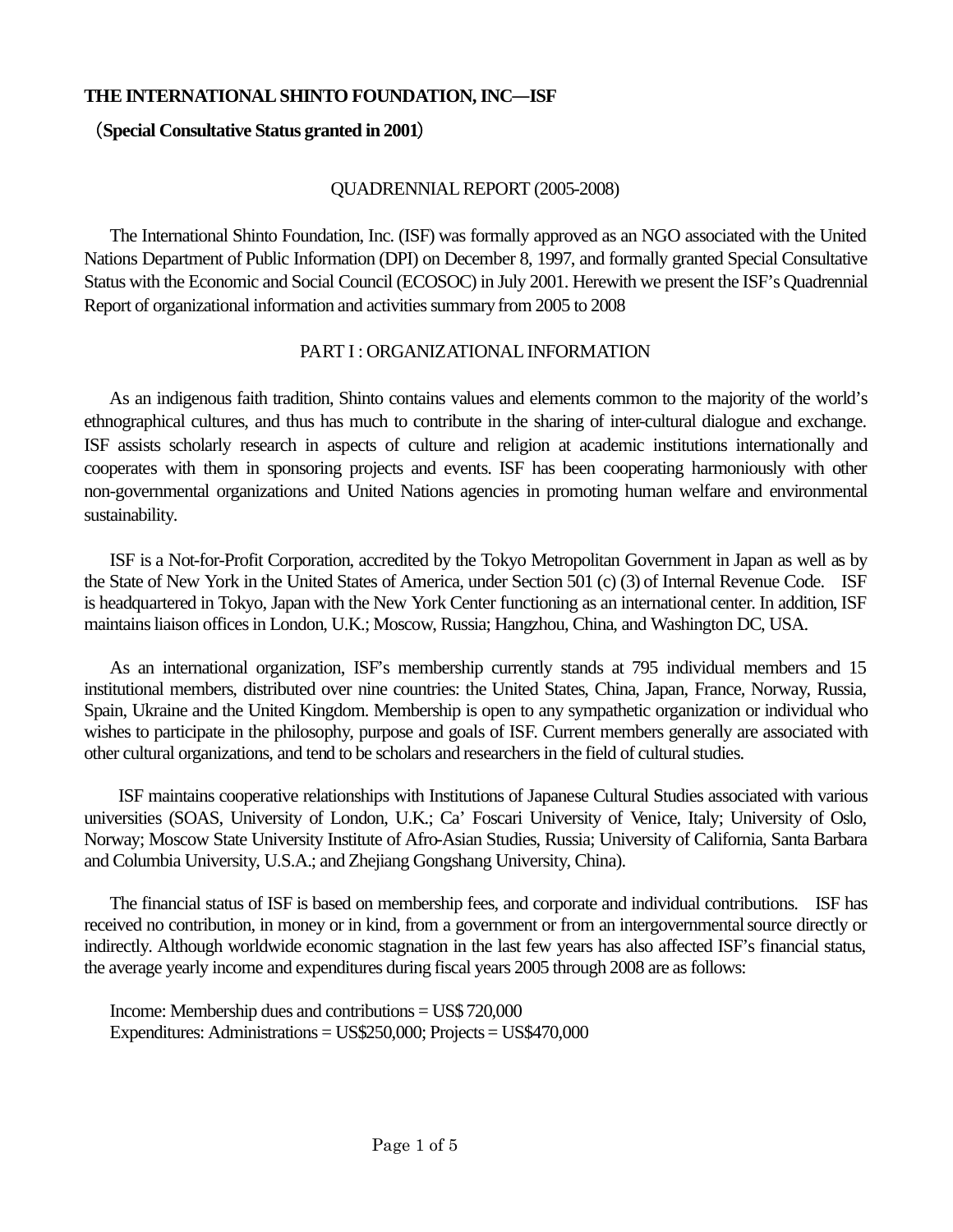### PART II : ACTIVITIES SUMMARY

As subjects/areas of interest ISF develops its activities on Culture, Education, Environment, Food, Human Rights, Indigenous Peoples, International Peace and Security, Religion (Freedom of Beliefs and Inter-religious Dialogues and Cooperation), Social Development, Sustainable Development and Water.

As in preceding years, ISF has endeavored to promote the significance and importance of the various International Years proclaimed by the United Nations from 2005 through 2008 by organizing symposia and workshops.

In 2005, the International Year of Sport and Physical Education, ISF organized events in three major cities: Tokyo, New York, and Moscow.

On  $7<sup>th</sup>$  July, 2005, three hundred people gathered in the Japan Youth Hall in Tokyo for an international symposium entitled "Spiritual and Practical Values of Martial Arts as a Means of Physical Education" which was organized by ISF and supported by the United Nations Information Center in Tokyo, Embassy of Israel in Japan, Embassy of the Republic of Tunisia in Japan, Embassy of Mongolia in Japan, Embassy of the Republic of Poland in Japan, and Shumpukan Martial Arts Society. Martial arts, developed from warriors' skills for fighting in earlier times, are now more emphasized as a means of mental and spiritual training and have long been taught and practiced around the world. Two key note speeches were delivered by His Excellency Mr. Eli Cohen, Israeli Ambassador in Japan, and His Excellency Mr. Salah Hannachi, Tunisian Ambassador in Japan. Mr. Cohen explained the importance of the spiritual and practical values of martial arts on the basis of his own long practice of Karate. Dr. Rentsendoo Jigjid, Minister of Mongolian Embassy and Dr. Jadwiga Rodowicz, Minister of Polish Embassy also joined the panel session along with ISF's leaders. As distinguished diplomats and researchers of Japanese culture, they discoursed on their experience of martial arts in education, health, development and peace.

In New York, on  $9<sup>th</sup>$  September, 2005, over a hundred people attended a workshop on "Spiritual Values of Martial Arts as a Means of Physical Education" held as an off-site event of 58<sup>th</sup> DPI/NGO Conference at the Japan Society of New York, organized by ISF New York Center and supported by the Japan Society. Teachers and practitioners of various kinds of martial arts in the New York area demonstrated the achievements of their physical training and explained how martial arts brought them spiritual proficiency.

On 20<sup>th</sup> December, 2005, another symposium on "Spiritual and Practical Values of Martial Arts" took place in Moscow with a hundred people organized by the ISF Moscow Office and Russian Martial Arts Sport Corporation under the auspices of the United Nations Information Center in Moscow. This symposium consisted of two program parts: First part as panel session at Russian National Library Oriental Annex where Mr. C. V. Kirienko, former Russian Prime Minister and Co-chairperson of Russian Martial Arts Federation, made opening remarks whom followed ten distinguished leading figures of Russian Martial Arts Federation presented various topics, such as "Spiritual Heritage of Martial Arts in Globalization", "Shinto Tradition and Spiritual and Practical Values", and so on. In the second half, the participants moved to the Moscow Martial Arts Hall to witness the demonstration and practice of various kinds of martial arts.

 Since its accreditation as an NGO associated with the UN/DPI, ISF has been sending its representatives to the Annual DPI/NGO Conferences and contributing to support the work of the NGO/DPI Executive Committee every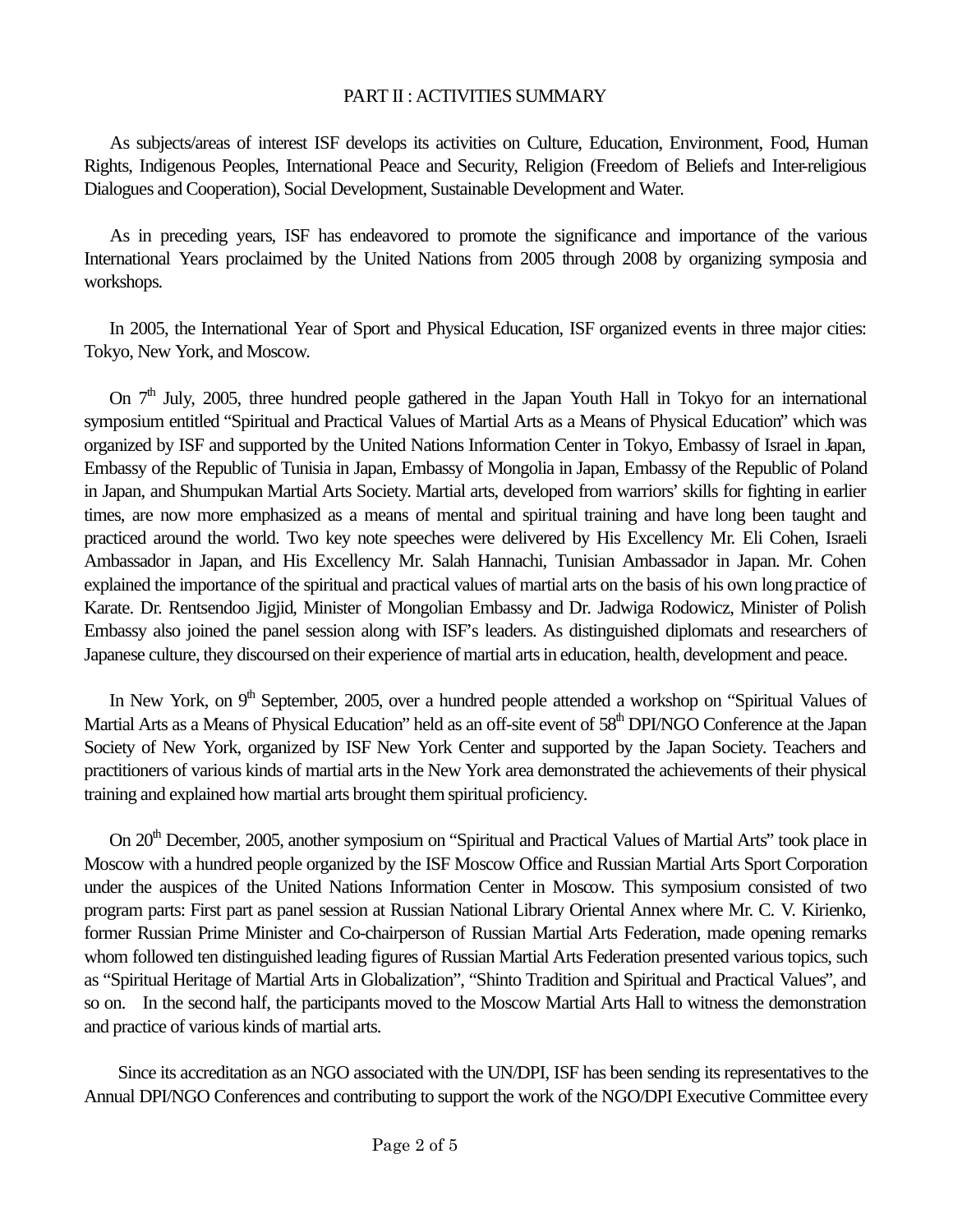year. ISF has maintained a good relationship with the United Nations Information Center in Tokyo and in Moscow to disseminate various and important information on UN activities. Currently ISF endeavors to make the Millennium Development Goals of the United Nations known as widely as possible among Japanese people by publicizing related articles in its journals. ISF's website (http://www.shinto.org) is regularly updated with UN-related reports under the section "UN & ISF".

In 2006, ISF was honored to be selected as one of the sponsors of 32 Midday Interactive Workshops for the  $59<sup>th</sup>$ Annual DPI/NGO Conference on  $6<sup>th</sup>-8<sup>th</sup>$  September, 2006. In conjunction with the 2006 International Year of Desert and Desertification proclaimed by the United Nations, this workshop aimed at presenting how sacred forests and groves of Shinto shrines have been protected and developed as important assets of human life in Japan and the rest of the world by showing concrete achievements on the basis of long experiences of the sponsoring parties of this workshop, which was entitled "Globalization of the Sacred Forests and Groves", sponsored by ISF, and co-sponsored by The Organization for Industrial, Spiritual and Cultural Advancement-International (OISCA), and Religions for Peace-USA.

Professor Yoshimi Umeda, ISF Director-General, opened the workshop with a DVD presentation "Japan, Land of Forests" which illustrated the essential coexistence that the Sacred Forests and Groves of Shinto shrines are maintained in Japan. It also included stories of reforestation and the symbiotic relationship of humans and the natural world.

The Very Reverend Minoru Sonoda, ISF Board Chairperson, discussed the deep spiritual principles behind the sacred forests and groves of the Shinto shrine. He presented the "Deep ecological philosophy" which was first coined in 1973 by a Swedish scholar and developed in Europe and America, but whose roots can be found in values held by Asian traditions such as Hinduism, Buddhism, and Popular Taoism, which also influenced Japan's ancient religion of Shinto. He stated that many spiritual traditions believe that humans as well as plants and animals share equal rights to live on earth. In keeping with religious foundations, Sonoda made an appeal to preserve the sanctity of deity power which exists vividly in nature throughout the world and concluded that all religions in the world should reconsider the spiritual life held within their creed and cooperate with each other to foster the betterment of all creatures.

Dr. Yoshiko Y. Nakano, President of OISCA, presented her foundation's achievements towards agricultural development, forestation, and education since 1961. OISCA-International's Children's Forest Program is an environmental program organized in 25 countries and regions, involving 2600 schools. Aid to education constitutes an important field within OISCA. Training of youth to nurture their technical ability and leadership has been the core program of her organization. She discussed her projects in Indonesia where OISCA constructed eight schools that collapsed in the earthquake. Nakano stated that local governments and international institutions should play leading roles. She emphasized people's love for their homes. She stated that to some extent, all traditional worldviews uphold that Nature is either itself divine or sacred as all things are made by the Creator.

Rev. Bud Heckman, Executive Director of Religions for Peace-USA, stated that we must not neglect the effect of human behaviors on individual forests and groves. We must also pay attention to the environment's place in the scale of events and the possibility of religions working together collectively to protect them. Rev. Heckman pointed to many signs of hope and that we still have time to reverse environmental degradation. Heckman also exemplified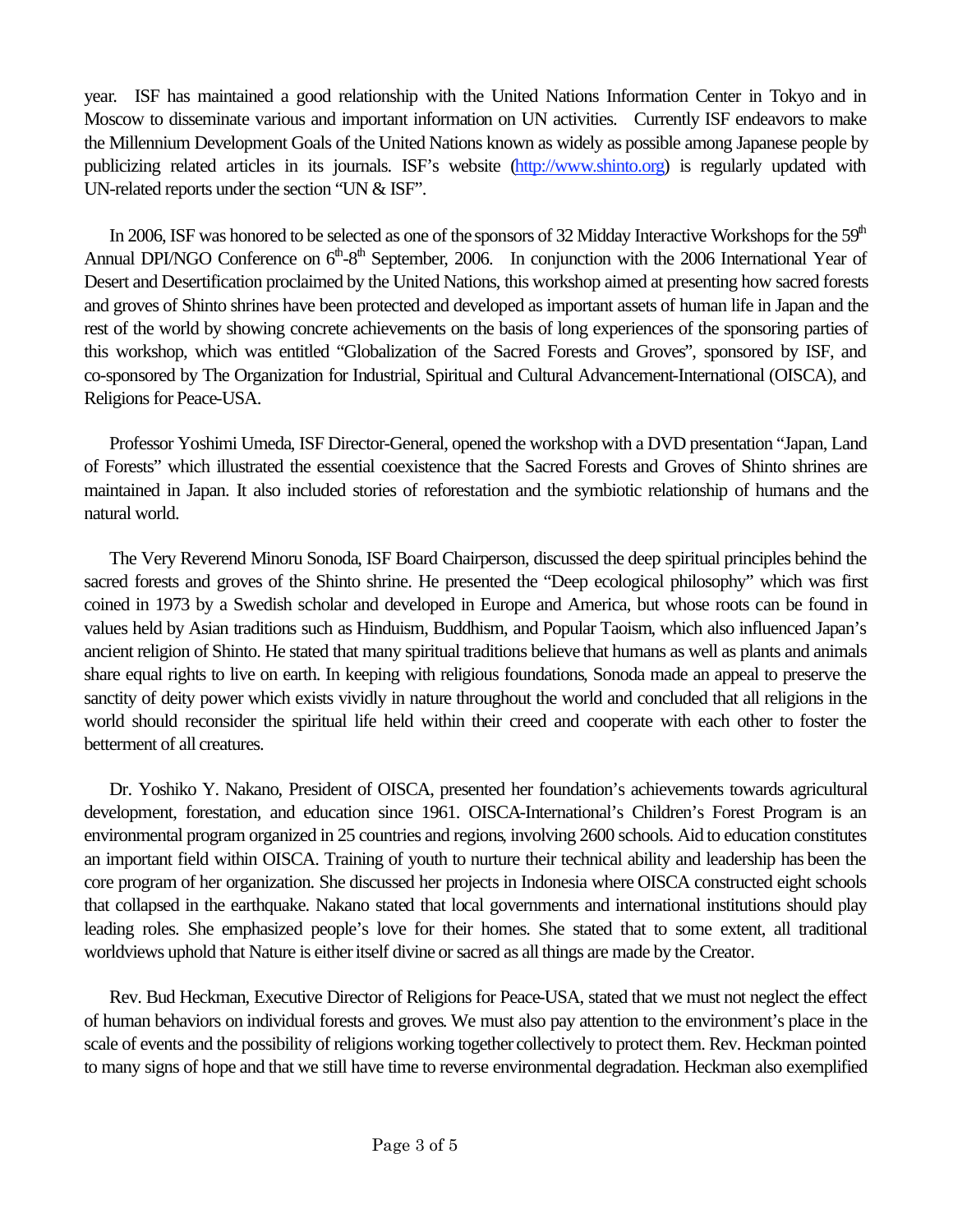the successful convening of leaders of various religions at the 8th World Assembly of the Religions for Peace held in Kyoto, Japan, late August 2006, from which he just returned.

Numerous comments and questions on the above papers were presented from the floor. Some thanked the speakers for their valuable achievements, and others offered their own experiences of similar tree-planting and green-keeping activities in various countries, such as Armenia, Germany, United Kingdom, the United States and other parts of the world. In closing the workshop, the moderator recommended everyone to share those experiences and achievements by contacting each other through internet.

ISF feels greatly honored to have sponsored a special Gagaku concert in New York City on 28<sup>th</sup> November, 2006, at the auditorium of the Japan Society of New York under the joint auspices of the Permanent Mission of Japan to the United Nations and the Japan Society commemorating the 50th Anniversary of Japan's membership in the United Nations. The concert was performed by select members of Ono Gagaku-kai Society from Tokyo. Gagaku, which literally means elegant or refined music, has been under the continual patronage of the Japanese imperial court since the 6th century; this music is often said to be the oldest extant orchestral music in the world, and one of the main forms of Japanese orchestral music. The essential core of the Gagaku musical tradition managed to survive through the vicissitudes of Japanese imperial history; today we can still listen to music that is over a thousand years old played in a style close to the original.

ISF has been a member of the NGO Committee for the Decade of Indigenous People since 1998 and regularly attends its meetings in New York to assist in planning activities. ISF Director-General Yoshimi Umeda has also submitted statements each year on behalf of Shinto in the panel sessions and supported the establishment of the "Permanent Forum on Indigenous Issues", as a new advisory body to ECOSOC with a mandate to discuss indigenous issues relating to ECOSOC concerns.

 ISF has been a member of the Committee of Religious NGOs as well as a member of Conference of NGOs with Consultative Status with ECOSOC (CONGO). ISF has been supporting and participating in the Annual Interfaith Service of Commitment to the Work of the United Nations to mark the opening of the Annual Session of the UN General Assembly in September every year.

 Since 2000 ISF has been organizing the International Children's Day Celebration (ICDC) in New York City as a Shinto cultural presentation in accordance with the traditional Japanese custom of blessing for children's growth and future happiness. Children aged 7, 5, and 3 years old, regardless of their nationality and religious affiliation, are invited to join this blessing. Every year the number of participating children and their parents has increased, reaching 250 families in 2008. UNICEF is the beneficiary of this event as a portion of contributions received from participants is donated to UNICEF-USA.

 As ISF's activities have expanded a Liaison Office was opened in Washington DC in 2008 with couple of voluntary representatives, who have begun making contact with civil society in the metropolitan area.

This quadrennial report is prepared by Yoshimi Umeda, in his authority as ISF Director-General on 14<sup>th</sup> May, 2009.